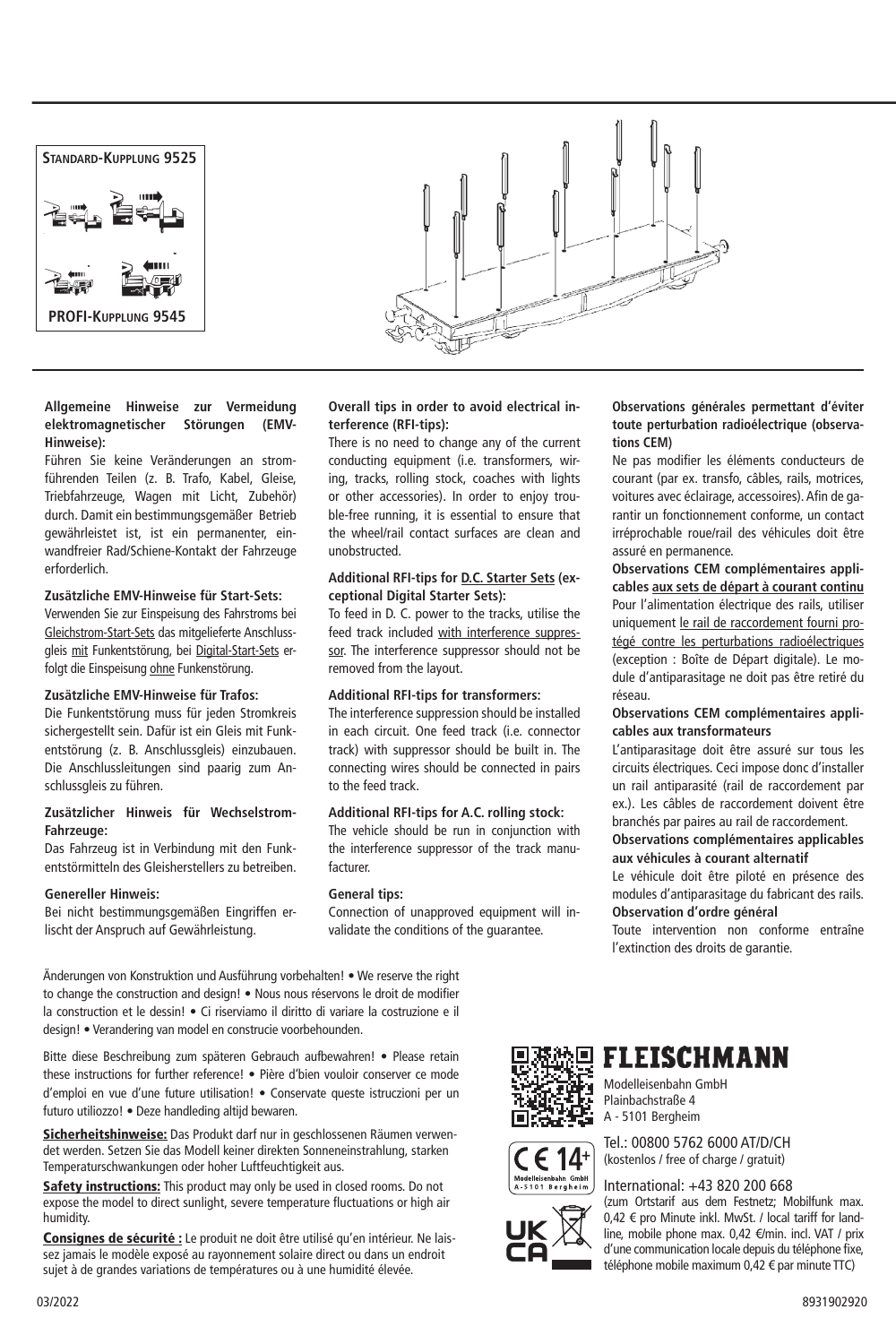# **FLEISCHMANN**

# **BETRIEBSANLEITUNG**

Operating Instructions • Instructions de service

## **Diesellok BR 221 mit Güterzug**



#### **Allgemeines**

Technisch unterscheidet sich diese **Digital-Lok mit eingebautem DCC-DECODER** von einer normalen **FLEISCHMANN-Gleichstromlok** grundsätzlich durch den integrierten digitalen Empfängerbaustein. Dies bedeutet gleichzeitig, dass die Adresse der Lok auf die DCC-Standard-Adresse "3" eingestellt wird.

#### **Funktionen des DCC-DECODERS**

Folgende Funktionen sind mit den digitalen FLEISCHMANN-Steuergeräten TWIN-CENTER (6802), PROFI-BOSS (686601), LOK-BOSS (6865), Z21 multiMAUS, multiMAUSpro, Z21 WLANMAUS, 721 und 721 start wirksam:

Digital-System: DCC nach NMRA-Norm • Lastregelung: Lastunabhängige Geschwindigkeit • Sonderfunktion Licht: Ein-/ausschaltbar, Licht fahrtrichtungsabhängig • Anfahr- und Bremsverzögerung: In mehreren Stufen einstellbar (nicht 6865) • Motorausgang kurzschlussfest durch Abschalten.

#### **Diese Funktionen sind zusätzlich mit DCC-Steuergeräten (nicht 6865) nutzbar:**

Adresse: Elektronisch umcodierbar von 1 bis 9999 · Mindest- und Höchstgeschwindigkeit: Einstellbar • Motorsteuerkennlinie: Einstellbar. **Für nähere Informationen zum eingebauten DCC-DECODER siehe beiliegende Betriebsanleitung.**

#### **Digitaler Betrieb**

Diese DIGITAL-Lok mit eingebautem DCC-DECO-DER kann mit allen digitalen DCC-Steuergeräten nach NMRA-Norm betrieben werden. Die Lok kann auch als analoge Lok mit herkömmlichen Gleichstrom-Trafos betrieben werden.

**Bitte beachten Sie:** Diese Lok ist mit einem digitalen Empfängerbaustein der neuesten Generation ausgestattet. Bei einem Reset werden alle CV-Werte auf die Werkseinstellungen zurückgesetzt (diese können von den Werten in der allgemeinen Digital-Betriebsanleitung abweichen).

#### **Common Info**

Technically, this **digital loco with inbuilt DCC-DECODER** basically differs from a **standard FLEISCHMANN D.C. loco** because of its integrated digital receiver module. That means that the address of the loco is "3" (DCC standard address).

#### **Functions of the DCC-DECODER**

The following functions can be carried out with the digital FLEISCHMANN control equipment TWIN-CENTER (6802), PROFI-BOSS (686601), LOK-BOSS (6865), multiMAUS, multiMAUSpro, WLANMAUS, Z21 and Z21 start:

Digital system: DCC as per the NMRA standard • Load control: speed control irrespective of load • Special function light: switchable on/ off, co-ordinated with direction of travel • Acceleration and braking inertia: setable in several steps (not with 6865) • Motor output protected against short circuit.

**These additional functions can be used with DCC-control equipment (not 6865):**

Address: electronically codeable from 1 to 9999 • Minimum and maximum speed: settable • Motor control characteristics: settable. **For further information about the inbuilt DCC-DE-CODER, please see the accompanying instruction leatflet.** 

#### **Digital Operation**

This digital loco with inbuilt DCC-DECODER can be used in conjunction with the all digital DCC-control equipment of the NMRA standard. The loco can be operated as a D.C. loco powered by a D.C. transformer as well.

Attention: That locomotive is equipped with the most recent digital decoder. If you perform a reset, all CV-values will be re-set to the factory settings (which may differ from the values given in the general instruction manual for digital operated locos).

#### **Généralités**

Techniquement, cette **loco digitale avec DCC-DECODER** intégré se distingue d'une l**oco à courant continu FLEISCHMANN** conventionelle essentiellement par son module récepteur intégré. Cèst-à-dire, l'adresse de la loco est "3" (DCC standard adresse).

#### **Fonctions du DCC-DECODER**

Les fonctions suivantes sont opérationnelles avec les commandes digitales FLEISCHMANN TWIN-CENTER (6802), PROFI-BOSS (686601), LOK-BOSS (6865), multiMAUS, multiMAUSpro, WLANMAUS, Z21 et Z21 start :

Système digital : DCC normalisé NMRA · Régulation de la charge : vitesse indépendante de la charge • Fonction spéciale éclairage : commutable, suivant le sens de la marche • Retards de démarrage et de freinage : réglage sur plusieurs niveaux (pas par 6865) • Sortie moteur : protection contre les courts-circuits par coupure de l'alimentation.

#### **Les fonctions suivantes sont en plus opérationnelles avec les commandes DCC (pas 6865) :**

Adresse : réglable de 1 à 9999 • Vitesses minimale et maximale : réglable • Courbe caractéristique de commande moteur : réglable. **Pour en savoir plus sur le DCC-DECODER, sonsultez les instructions de service ci-jointes.**

#### **Traction en mode digital**

Cette loco digitale à DCC-DECODER intégré peut fonctionner avec les commandes digitales DCC au standard NMRA. Il est possible rouler cette loco à courant continu conventionel avec les transfos à courant continu conventionnels. Attention : Cette locomotive est equipée avec un décodeur à une nouvelle génération. En cas

d'un reset, toutes les valeurs CV sont reconstituées à l'état du livraison (elles sont peut être differentes que les valeurs CV dans le manuel digital DCC).

**Hinweis zur elektromagnetischen Verträglichkeit:** Durch einen guten Rad-Schiene-Kontakt vermeiden Sie mögliche elektromagnetische Störungen! • **Advice about electromagnetic interferences:** By having good contact between wheel and rail, any possible electromagnetic interferences can be avoided! • **Conseil pour une parfaite compabilité électro-magnétique:** Par un bon contact électrique ,roues/rails', vous éviterez d'éventuelles perturbations électro-magnétiques! •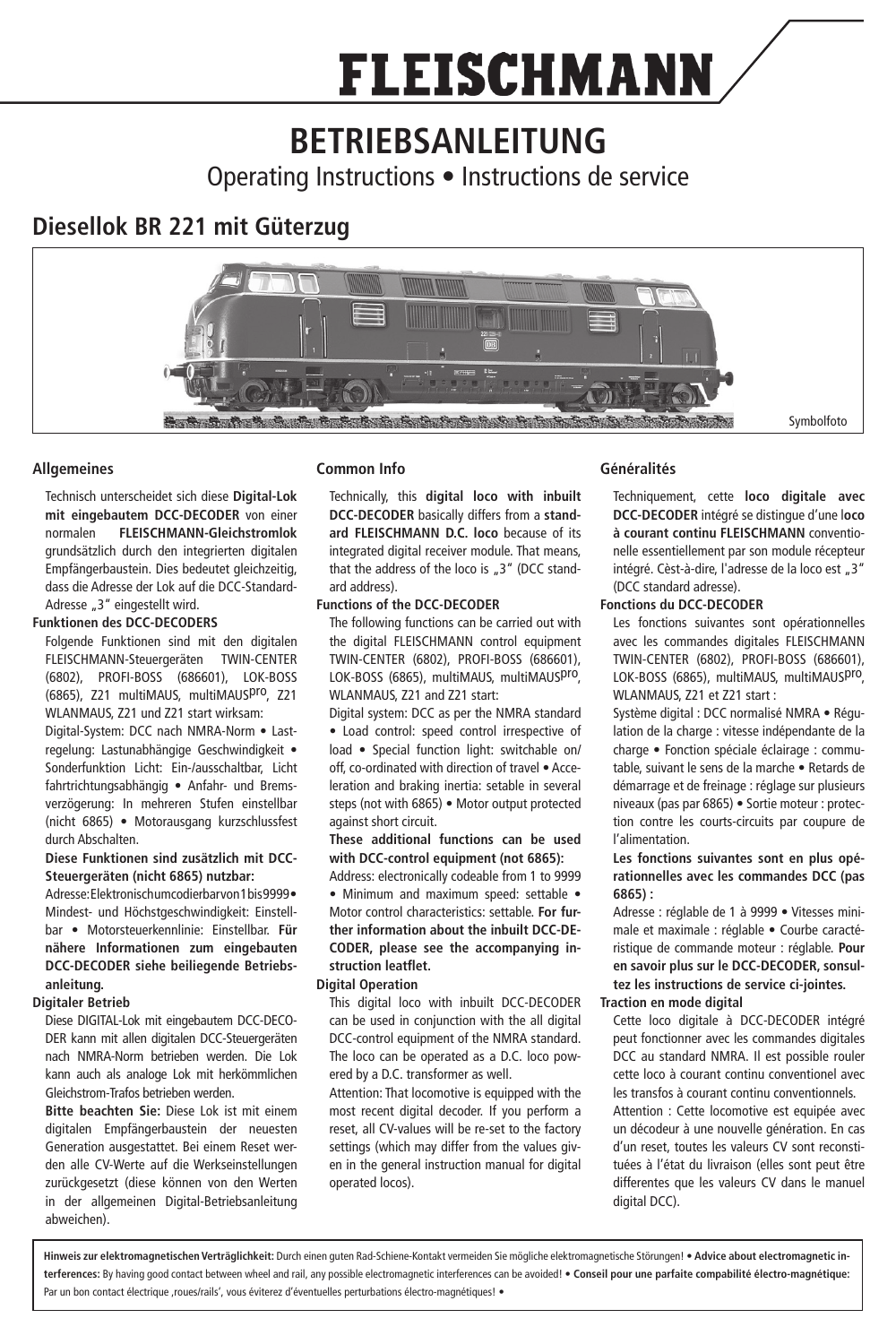**Reinigen der Lokräder:** Bei Verschmutzung sind die Laufflächen der Räder mit **sauberem Lappen** oder **Schienenreinigungsgummi 6595** zu reinigen. **Niemals die angetriebenen Räder von Hand durchdrehen**, sondern durch Anlegen einer Fahrspannung mittels Anschlussdrähten antreiben. Nichtangetriebene Räder können von Hand gedreht werden.

**Cleaning the Loco Wheels:** The running surfaces of the wheels can be cleaned with a **clean rag** or by using the **track rubber block 6595. Never turn the driven wheels by hand**, only by connecting two wires with an operating voltage to them. Wheels not driven can be turned by hand.

**Nettoyage des roues de locomotives :** des roues propres sont le garant d'un fonctionnement impeccable, éliminez donc les impurtés sur cellesci avec un chiffon propre ou **la gomme 6595. Ne jamais faire tourner l'ensemble moteur avec les roues**, y appliquez une tension afin de les faire tourner et d'atteindre la circonférence entière de la roue. Les roues non motrices peuvent être tournées à la main.



Wir empfehlen, die Schmierstellen der Lok je nach Betriebsdauer und -bedingungen zu überprüfen und ggfs. zu ölen.

We recommend to inspect the lubrification of the loco's bearings depending on the operational duration and -conditions and as a result, to oil them.

Nous recommandons pour inspecter le lubrification de l'endroits indiquées dépendent de la durée et les conditions opérationnelle et par conséquent, les huiler.

**Gleis und Räder stets sauber halten Keep tracks and wheels clean at all times Les voies et roues doivent être tenues toujours propres**



**Ölen:** Geölt werden Motor und Getriebe nur an den gekennzeichneten Lagerstellen. Nur FLEISCHMANN-Öl 6599 verwenden. Nur ein kleiner Tropfen pro Schmierstelle  $(\rightarrow)$ , sonst Überölung. Zur Dosierung die in der Verschlusskappe der Ölflasche angebrachte Nadel verwenden.

**Lubrication:** The motor and gear-box should only be oiled at the bearing points marked. Only use FLEISCHMANN oil 6599. Only put a tiny drop in each place  $(\rightarrow)$ , otherwise it will be overoiled. An applicator needle is located in the cap of the oil bottle for your use.

**Graissage:** Il faut huiler le moteur et les engrenages uniquement aux endroits indiqués. N'utilisez que l'huile recommandée FLEISCHMANN 6599. Une seule goutte par point à lubrifier  $(\rightarrow)$  afin d'éviter tout excès. L'aiguille montée dans le bouchon du petit flacon convient parfaitement à cet usage.

**942701 Schaltmagnet, switching magnet, l'aimant permanent**



**00547001 Haftreifen, spare friction tyres, bandages de rechange**

#### **Einbau der beiliegenden Frontschürzen:**

- **1.** Kupplung herausziehen (s. Betriebsanleitung)
- **2.** Puffer abziehen
- **3.** die Laschen der Frontschürze in die Aussparungen auf der Gehäuseinnenseite einschieben (s. Abb.)
- **4.** Puffer wieder einstecken

#### **Mounting the skirts enclosed:**

- **1.** Pull out coupling (see operating instructions).
- **2.** Pull out buffers.
- **3.** Insert latches of skirt into recess inside the body (see fig.).
- **4.** Insert buffers.

#### **Montage des jupes ci-joints :**

- **1.** Tirez l'attelage (voir instructions de service).
- **2.** Tirez les tampons.
- **3.** Insérez les verrous de la jupe dans la cavité à l'intérieur de la boîte (voir fig.).
- **4.** Aprés, remonter les tampons.





Beim Kupplungstausch (siehe 3) von unten so auf das Drehgestell drücken, dass die Kupplungsdeichsel fixiert wird. Danach die Kupplung vorsichtig einstecken bzw. herausziehen.

When changing the coupling (see 3), press on bottom of the bogie, in order to secure the coupling adapter bar. While doing so, take out or remount coupling.

En changeant des attelages (voir 3), presse le fond du bogie, afin d'obtenir la barre d'adaptateur d'attelage. Pendant que pour ainsi faire, sort ou remonter l'attelage.